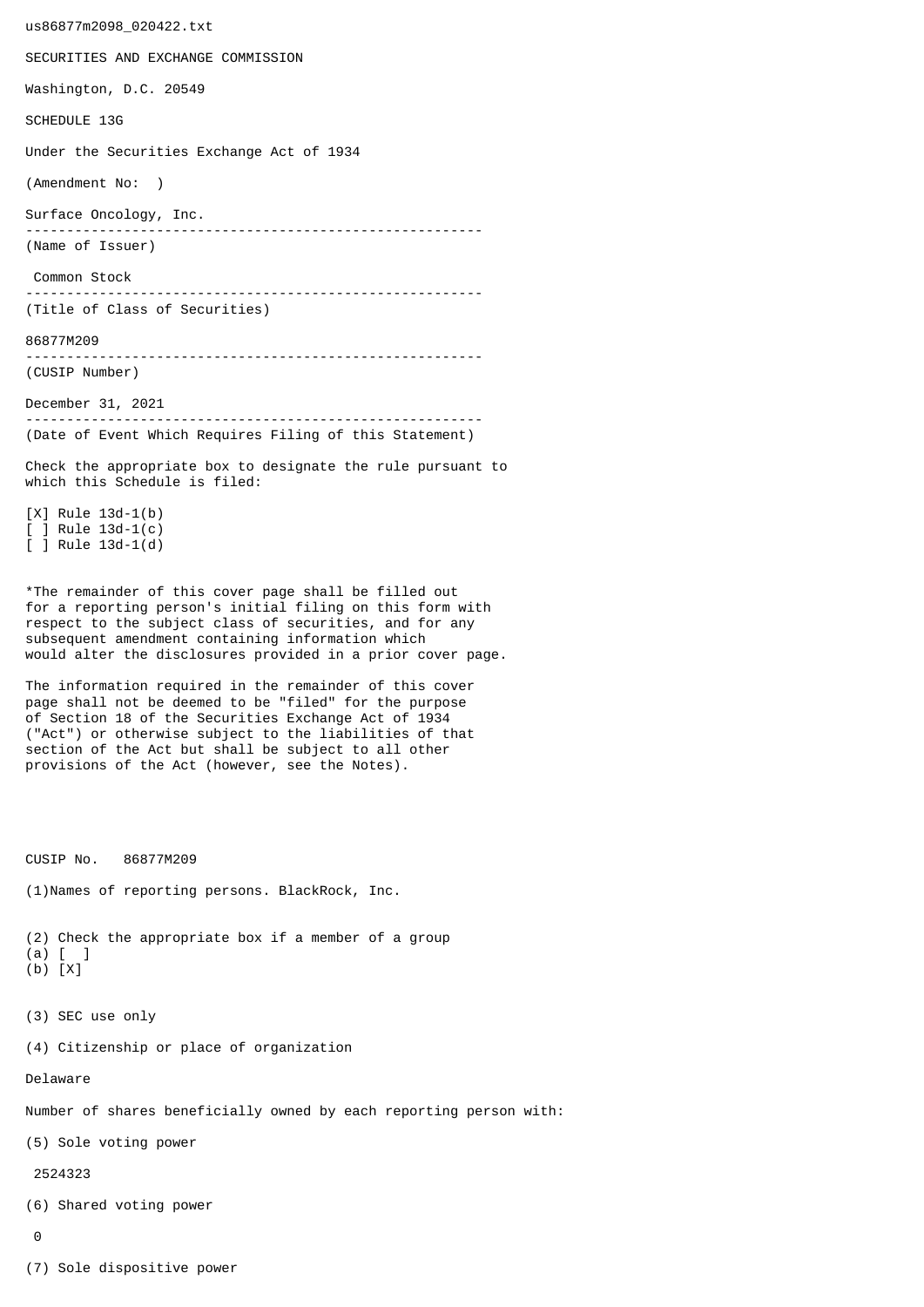```
 2562685
```

```
(8) Shared dispositive power
 \boldsymbol{\Theta}(9) Aggregate amount beneficially owned by each reporting person
  2562685
(10) Check if the aggregate amount in Row (9) excludes certain shares
(11) Percent of class represented by amount in Row 9
 5.6%
(12) Type of reporting person
HC
Item 1.
Item 1(a) Name of issuer:
                    -----------------------------------------------------------------------
Surface Oncology, Inc.
Item 1(b) Address of issuer's principal executive offices:
 -----------------------------------------------------------------------
50 HAMPSHIRE STREET, 8TH FLOOR
CAMBRIDGE MA 02139
Item 2.
2(a) Name of person filing:
               ----------------------------------------------------------------------
BlackRock, Inc.
2(b) Address or principal business office or, if none, residence:
 -----------------------------------------------------------------------
BlackRock, Inc.
55 East 52nd Street
New York, NY 10055
2(c) Citizenship:
                            --------------------------------------------------------------------
 See Item 4 of Cover Page
2(d) Title of class of securities:
                                       -------------------------------------------------------------------
 Common Stock
2(e) CUSIP No.:
See Cover Page
Item 3.
If this statement is filed pursuant to Rules 13d-1(b), or 13d-2(b) or (c),
check whether the person filing is a:
[ ] Broker or dealer registered under Section 15 of the Act;
[ ] Bank as defined in Section 3(a)(6) of the Act;
  ] Insurance company as defined in Section 3(a)(19) of the Act;
[ ] Investment company registered under Section 8 of the
Investment Company Act of 1940;
```
[ ] An investment adviser in accordance with Rule  $13d-1(b)(1)(ii)(E)$ ;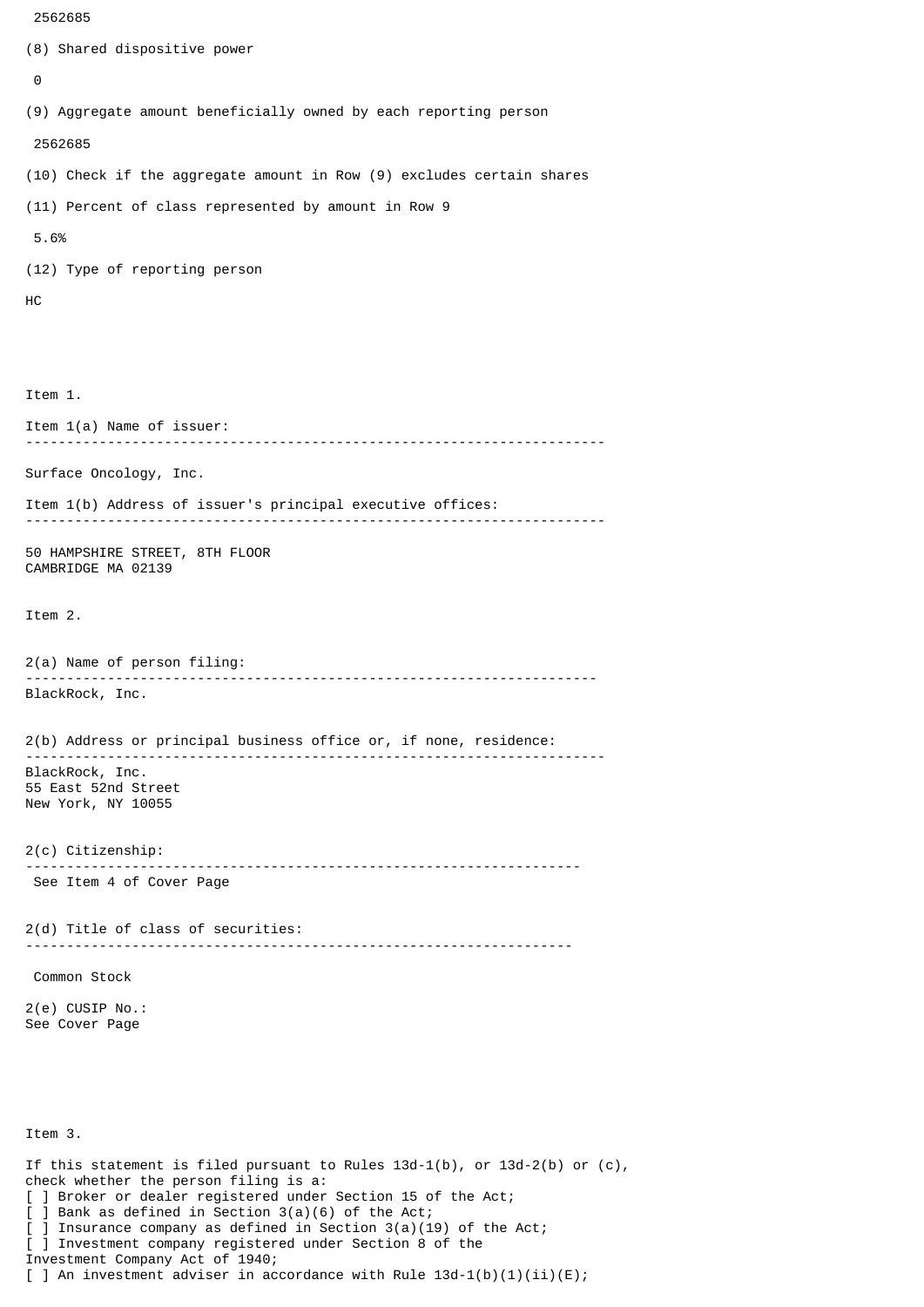[ ] An employee benefit plan or endowment fund in accordance with Rule  $13d-1(b)(1)(ii)(F);$ [X] A parent holding company or control person in accordance with Rule  $13d-1(b)(1)(ii)(G);$ [ ] A savings associations as defined in Section 3(b) of the Federal Deposit Insurance Act (12 U.S.C. 1813); [ ] A church plan that is excluded from the definition of an investment company under section  $3(c)(14)$  of the Investment Company Act of 1940; [ ] A non-U.S. institution in accordance with Rule 240.13d-1(b)(1)(ii)(J);  $\lceil$  ] Group, in accordance with Rule 240.13d-1(b)(1)(ii)(K). If filing as a non-U.S. institution in accordance with Rule  $240.13d-1(b)(1)(ii)(J)$ , please specify the type of institution: Item 4. Ownership Provide the following information regarding the aggregate number and percentage of the class of securities of the issuer identified in Item 1. Amount beneficially owned: 2562685 Percent of class 5.6% Number of shares as to which such person has: Sole power to vote or to direct the vote 2524323 Shared power to vote or to direct the vote  $\Theta$ Sole power to dispose or to direct the disposition of 2562685 Shared power to dispose or to direct the disposition of  $\Omega$ 

Item 5.

Ownership of 5 Percent or Less of a Class. If this statement is being filed to report the fact that as of the date hereof the reporting person has ceased to be the beneficial owner of more than 5 percent of the class of securities, check the following [ ].

Item 6. Ownership of More than 5 Percent on Behalf of Another Person

 If any other person is known to have the right to receive or the power to direct the receipt of dividends from, or the proceeds from the sale of, such securities, a statement to that effect should be included in response to this item and, if such interest relates to more than 5 percent of the class, such person should be identified. A listing of the shareholders of an investment company registered under the Investment Company Act of 1940 or the beneficiaries of employee benefit plan, pension fund or endowment fund is not required.

 Various persons have the right to receive or the power to direct the receipt of dividends from, or the proceeds from the sale of the common stock of Surface Oncology, Inc.. No one person's interest in the common stock of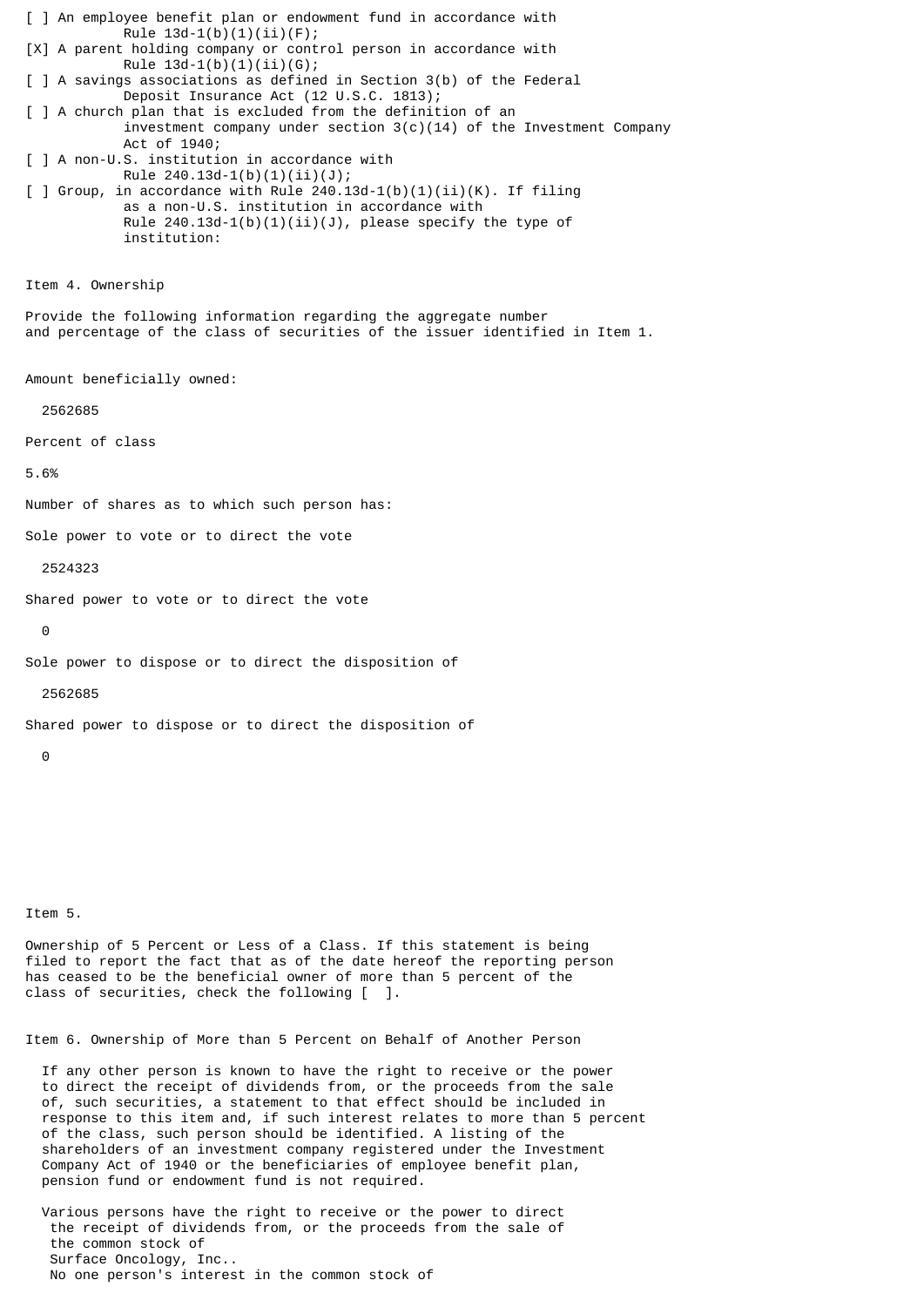Surface Oncology, Inc. is more than five percent of the total outstanding common shares.

Item 7. Identification and Classification of the Subsidiary Which Acquired the Security Being Reported on by the Parent Holding Company or Control Person.

See Exhibit A

Item 8. Identification and Classification of Members of the Group

If a group has filed this schedule pursuant to Rule  $13d-1(b)(ii)(J)$ , so indicate under Item 3(j) and attach an exhibit stating the identity and Item 3 classification of each member of the group. If a group has filed this schedule pursuant to Rule  $13d-1(c)$  or Rule  $13d-1(d)$ , attach an exhibit stating the identity of each member of the group.

## Item 9. Notice of Dissolution of Group

Notice of dissolution of a group may be furnished as an exhibit stating the date of the dissolution and that all further filings with respect to transactions in the security reported on will be filed, if required, by members of the group, in their individual capacity.

See Item 5.

Item 10. Certifications By signing below I certify that, to the best of my knowledge and belief, the securities referred to above were acquired and are held in the ordinary course of business and were not acquired and are not held for the purpose of or with the effect of changing or influencing the control of the issuer of the securities and were not acquired and are not held in connection with or as a participant

in any transaction having that purpose or effect.

Signature.

After reasonable inquiry and to the best of my knowledge and belief, I certify that the information set forth in this statement is true, complete and correct.

Dated: February 4, 2022 BlackRock, Inc.

Signature: Spencer Fleming

-------------------------------------------

Name/Title Attorney-In-Fact

The original statement shall be signed by each person on whose behalf the statement is filed or his authorized representative. If the statement is signed on behalf of a person by his authorized representative other than an executive officer or general partner of the filing person, evidence of the representative's authority to sign on behalf of such person shall be filed with the statement, provided, however, that a power of attorney for this purpose which is already on file with the Commission may be incorporated by reference. The name and any title of each person who signs the statement shall be typed or printed beneath his signature.

Attention: Intentional misstatements or omissions of fact constitute Federal criminal violations (see 18 U.S.C. 1001).

Exhibit A